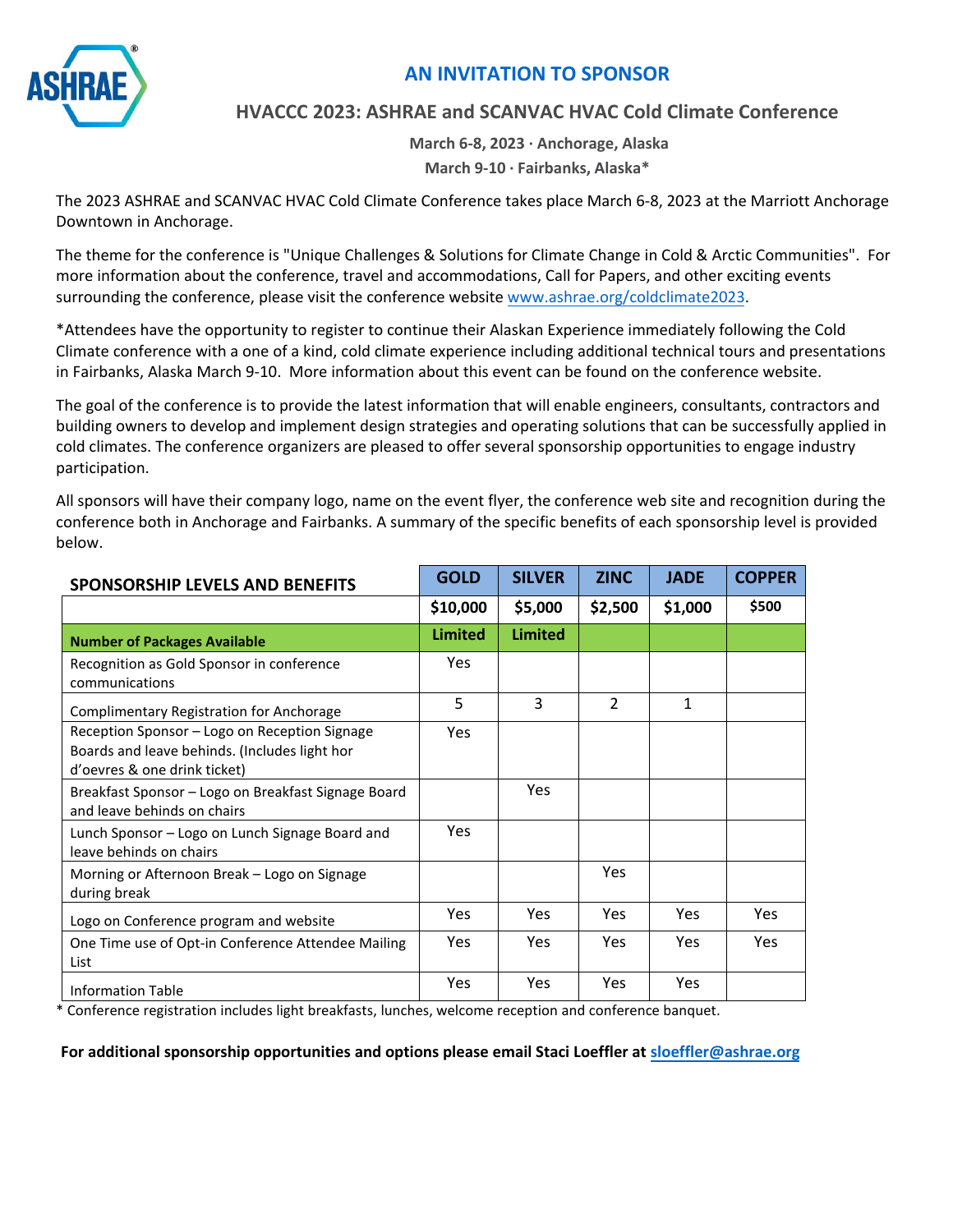

## **AN INVITATION TO SPONSOR**

**HVACCC 2023: ASHRAE and SCANVAC HVAC Cold Climate Conference** 

**March 6-8, 2023 ∙ Anchorage, Alaska** 

#### **Sponsorship Agreement Form**

Are you interested in sponsoring the 2023 HVACCC Conference? If so, please complete and sign this form and return by email to Staci Loeffler at sloeffler@ashrae.org.

**All sponsors:** please se[nd your company logo](mailto:sloeffler@ashrae.org) (300 dpi, either eps, jpeg or tif file) via email to Staci.

Sponsoring Company Name (as you would like it displayed):

| Email: |
|--------|

| <b>Sponsorship Level</b> |                                                                                                                                                                                                                                                                                    |  |  |  |
|--------------------------|------------------------------------------------------------------------------------------------------------------------------------------------------------------------------------------------------------------------------------------------------------------------------------|--|--|--|
|                          | I/we agree to sponsor the 2023 HVAC Cold Climate Conference                                                                                                                                                                                                                        |  |  |  |
|                          | GOLD (\$10,000)<br>SILVER (\$5,000)<br>ZINC (\$2,500)<br>JADE (\$1,000)<br><b>COPPER (\$500)</b>                                                                                                                                                                                   |  |  |  |
|                          | I/we would like the sponsorship to be designated towards events occurring in<br>Cold Climate Conference, Anchorage, Alaska<br>Arctic Mini Conference, Fairbanks, Alaska<br>Wherever most needed<br>(Note that Sponsor Recognition occurs at BOTH venues regardless of designation) |  |  |  |

By his/her signature below, the individual signing this contract represents and warrants that he/she is duly authorized to execute this binding contract on behalf of the named sponsor.

Signature: \_\_\_\_\_\_\_\_\_\_\_\_\_\_\_\_\_\_\_\_\_\_\_\_\_\_\_\_\_\_\_\_\_\_\_\_\_\_\_\_\_ Date: \_\_\_\_\_\_\_\_\_\_\_\_\_\_\_\_\_\_